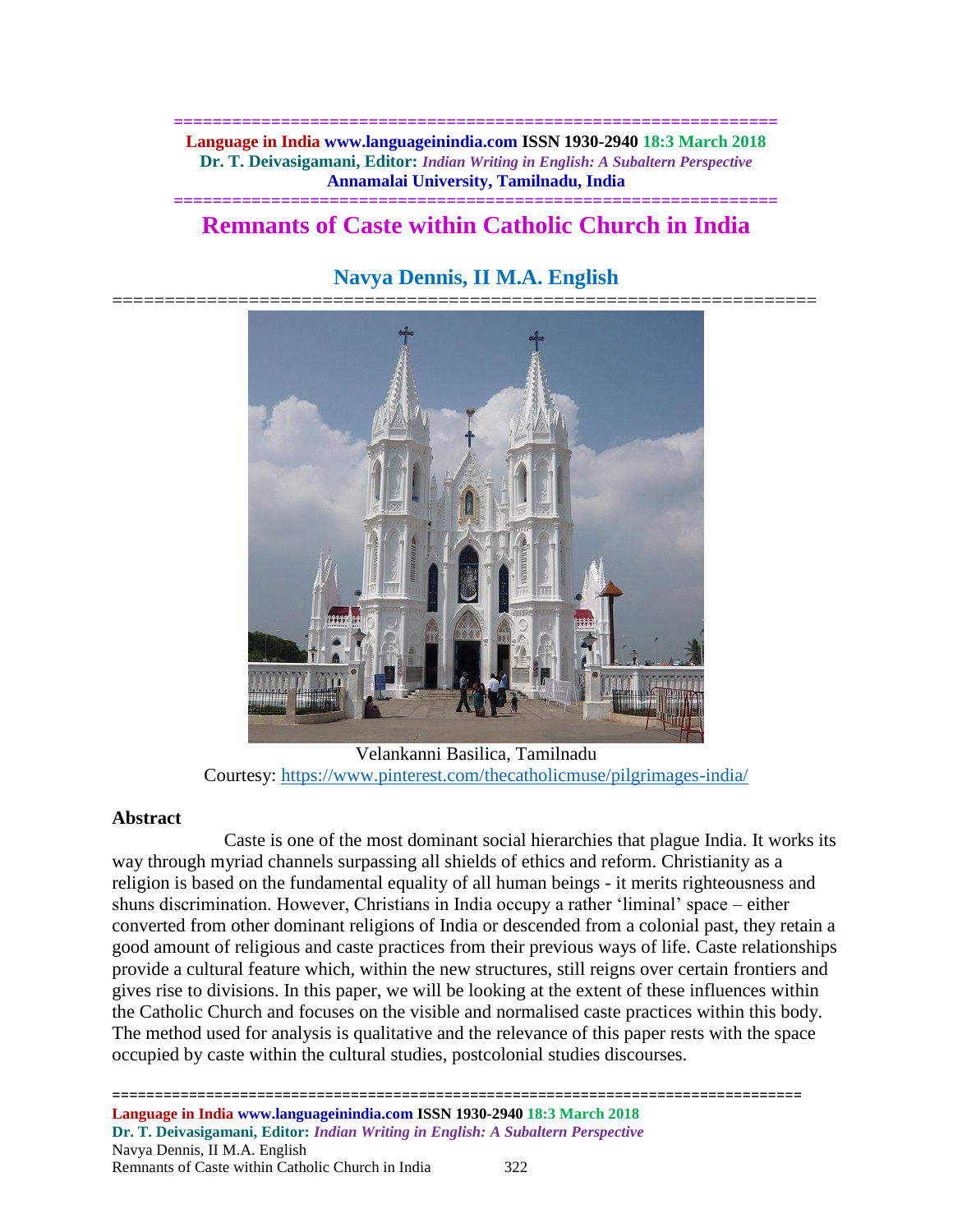#### **Keywords:** Caste, Church, Dalit, Hierarchy, Catholic Church

#### **Introduction**

India is a secular nation by virtue of its constitution. However, it's one of the most overtly religious spaces in the world. Known across the world for its plurality, India is home to a wide variety of vivid devotional practices. Unique for its way of balancing diversity, India has neither privatized nor limited any religion. It has always considered religion as a seminal feature of the free Indian existence. The history of Catholicism in India is coloured by intense rituals and practices that belongs to Hindu, Syrian, colonial Portuguese and contemporary Catholic practices. Though the boundaries between religions are multi-layered and indefinite, a tolerance, rather acceptance of differences acts as the cohesive element. In The Saint in the Banyan Tree: Christianity and Caste Society in India, David Mosse observes that in the practices of ordinary Catholics, "Christianity [is] not merely a 'thin veil' over an underlying autochthonous South Indian 'folk religion.' "It has its own independent and synthetic identity." A good number of Indian Latin rite Catholics are of Dalit origin, the class once understood as "untouchable."

The foreign missionaries who arrived with the European tradesmen and subsequently colonisers, were chiefly effective along the coasts, amid the lower-caste fisher folk. Syro-Malabar and Syro-Malankara Catholics, often trace themselves back to the high caste-class Namboothiri Brahmins evangelised by Saint Thomas by which they assumed a special place in the Kerala caste hierarchy superior to the Dalits. Such origins are further echoed in the point that Syrian Christians in Kerala incline to be better off than other Keralites in the faces of education, employment status, housing quality, land ownership etc. But, this explanation given for the casteist divide is widely debated on due to the lack of evidences to prove its validity. As we examine history, we understand that there were no Namboothiris in Kerala during the first century (such a section is said to have emerged with Sanskritization around the eighth century) when St. Thomas is said to have come to Kerala. There are also claims of Jewish and Assyrian descent for the Syro-Malabar community in Kerala. However, it is an indisputable fact that caste-wise divides are rampant within the Kerala Catholic communities i.e. between the Syrian and Latin rites as there are generally known. This is evident from the debates that still go on to establish a 'proud' legacy to their history before conversion.

Despite the colonial excuse of civilizing the natives by giving them a renewed faith, caste was retained within the religious system in order to utilize it for further divisions. Therefore, a superficial model of the original Christianity was offered to India. In turn, such divisions and the thus arising lack of unity within the religion is used to marginalize the third most followed religion in the country as 'foreign'. Indian Catholics commonly trace their origins to St.Thomas, the Apostle of Christ who is said to have arrived in India around 52 AD. Further, waves of missionaries, under Portuguese rule in the 16th century, designed the dynamics of Indian Catholicism. Portuguese Catholicism particularly shaped the spread of the religion in Goa, Kerala, Tamil Nadu, and parts of Karnataka. Despite being a minority religion in Kerala, Catholicism has very deep roots in the state. Kerala is the major strength for the Syrian rite Christian churches, the Syro-Malabar and the Syro-Malankara, and is also home to a great Latin rite following. According to the 2001 census, Christians constituted 19% of the population of the state, a much higher ratio when compared to the rest of India. Caste has plagued the Indian society since an indefinite excess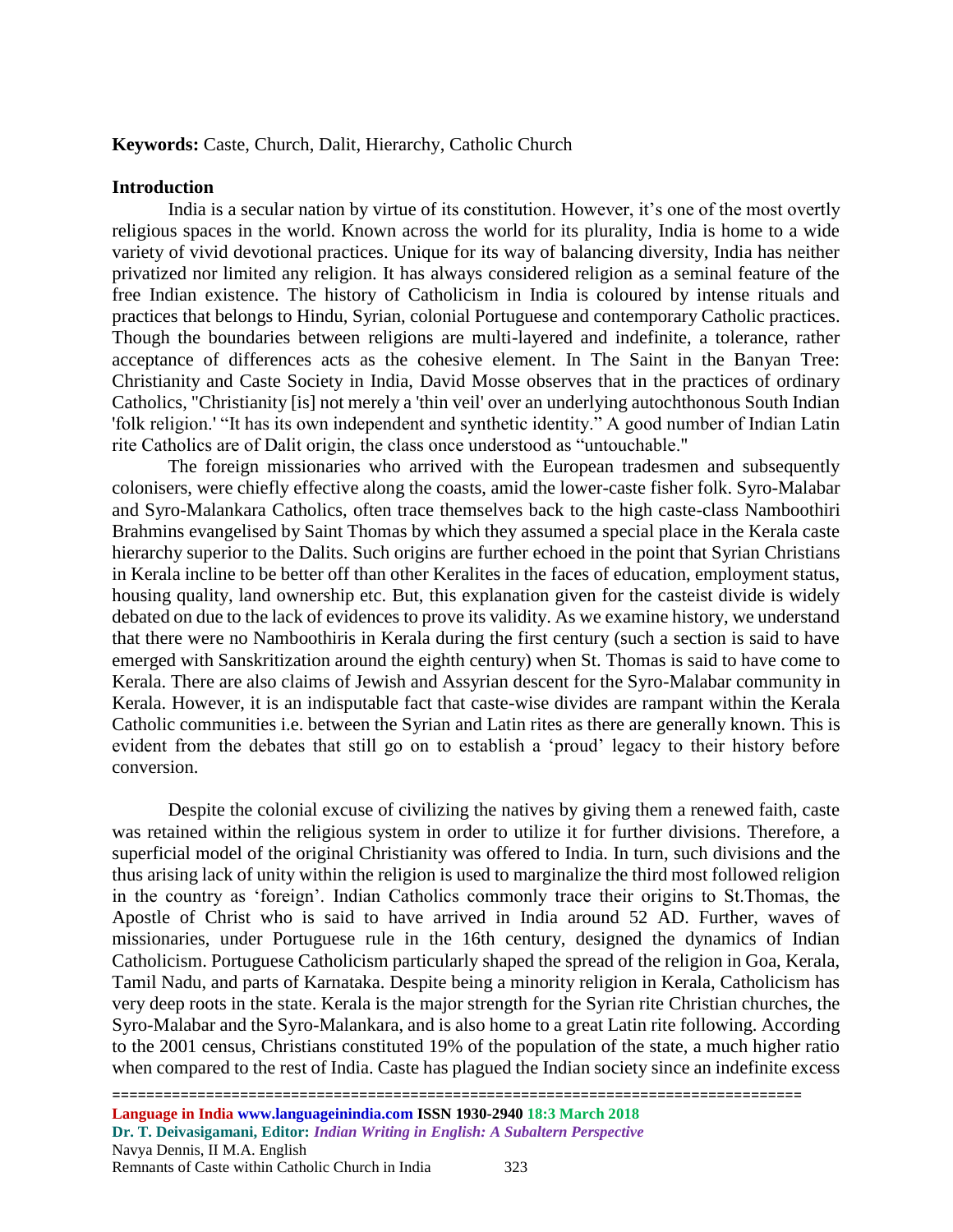of time. Any number of theories have been proposed to explain the onset of such an exceptional form of discrimination, but never without speculations. But what we know for sure is that caste does exist and that it infests every nook of the Indian being. For a very long period of time, caste was accepted and imbibed as the most normal of practices.

When Christianity spread in India, caste seeped into the system and handicapped it of the principles of equality and love for all. In the process of adaptation, social stratification and injustice rising out of caste owing to the accident of birth became a part of Christianity in India. As a result, never did the goodness of the religion fully benefit the Indian followers. The situation prevails even when we consider other dominant religions in India like Islam or Buddhism. Interestingly, the word 'catholic' means 'universal' implying equality for everyone. Therefore, what Christianity became by imbibing the evil of casteist discrimination was certainly most uncatholic. This power struggle prevails across the plane of rituals, customs and marriage thrusting it heavily upon the people. It hinders any form of social mobility for the ever oppressed. The gravity of this issue is heightened by a solid and thoughtless carryover of oppression through generations. Though such discrimination remains an undercurrent in some areas, it rules over the life of many who happen to fall into classifications by merit of birth. Discrimination based on caste therefore defies the very essence of Christianity. Voices raised against this evil have been forcefully silenced by the ones who benefit from the hierarchies.

## **Caste and Catholicism**

Caste practices within Catholicism are deeply rooted in the history of conversion. When people embraced Christianity in India, the then existing practices and rituals were adapted to suit the Christian principles. Caste was so strongly ingrained in the Indian psyche that it remained within the system. However, the importance of caste in Catholic life in the Indian context is deeply contested. Similar to the discussions of race across the world, people of upper caste birth comment that caste is a matter of the past that comes into view only to receive reservations. Quite contrarily, people affected by it can recall myriad incidents that suggest that caste is a significant element of the so-called Indian culture. Thus, caste has like in every other realm of Indian living plagued the interpretation of the verses from the Bible. This situation is quite ironic as such attempts to establish superiority fall against the teachings of Jesus Christ. The Bible, which is the core text of Christianity portrays Jesus as a simple man who loved all humanity devoid of biases. His disciples were the common folk and not once is it known of him discriminating based on any sort of social hierarchies. The sharp turn of events that led to the transformation of Christianity into a casteist religion in India shows the influence of local social practices. Such adaptations to meet the requirements of the Indian society bent the teachings of Christ to accommodate caste discrimination.

# **Situation in Kerala**

Kerala being one of the most literate states of the country, discrimination towards the Dalits is generally not very violent. However, they are discriminated at by denying them opportunities and means to rise up in the social hierarchy. Though converted to Christianity, the traditionally lower caste communities remained as daily wage labourers and were allowed to do menial jobs only. A similar bias was shown by the wealthy converts (generally Syrians) towards Latin Catholics owing to the unnecessary stigma attached to their fisher folk community legacy. The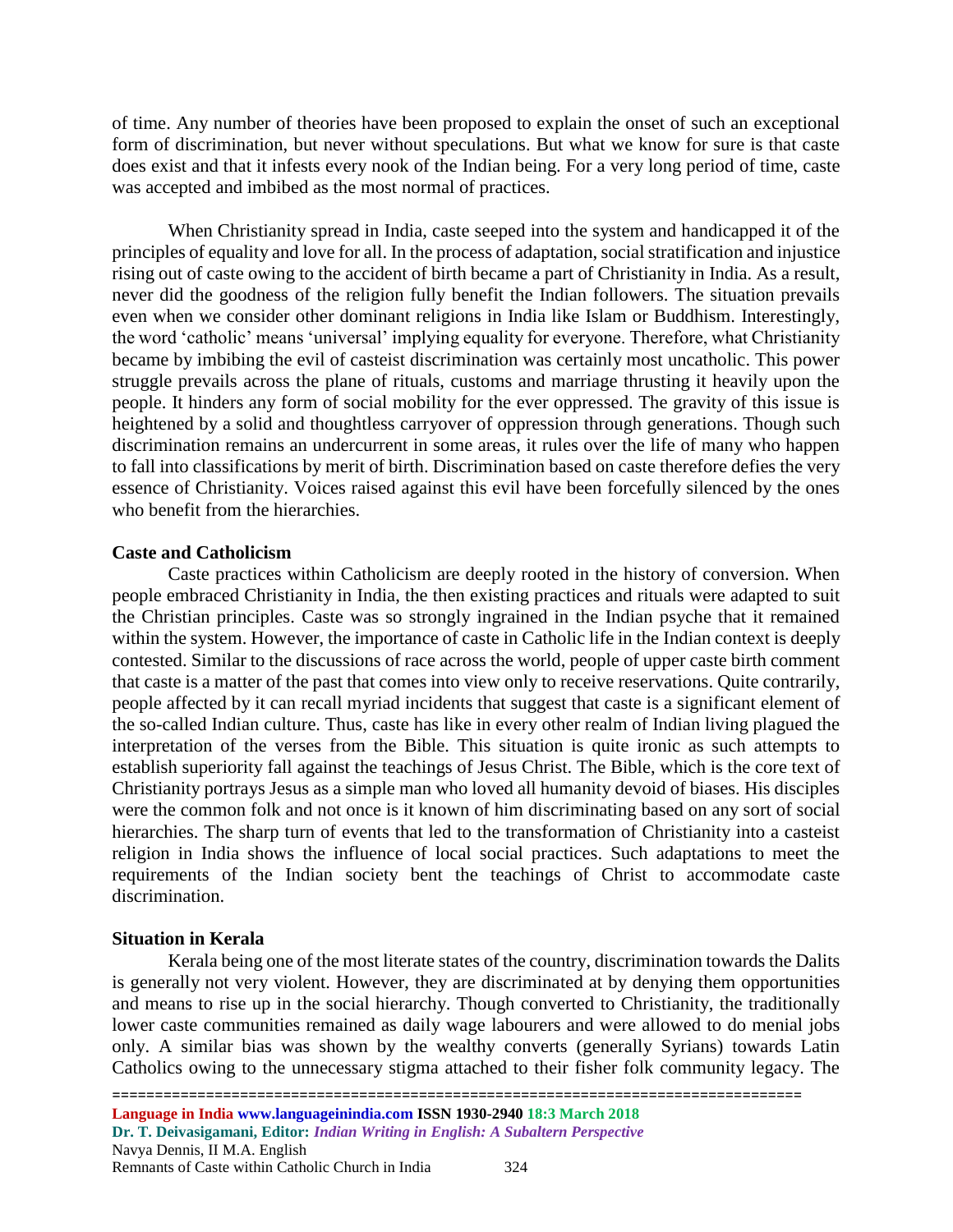discrimination was carried out by making them sit or dine separately, not allowing them to use plates or glasses used by the others and not allowing them to receive education. Inter-caste (even after conversion to Christianity) marriage was treated as taboo or even as sacrilege. Caste names such as Pulayan, Parayan, Chovan etc. were added to their Christian names after conversion, thus making it clear that conversion did not change their status within the social structures.

## **Other Major States in India**

However, in the other states of India caste based discrimination among Christians was quite vicious. Here, conversions did little to remove the caste based structures. Ample evidence is available of such accounts in the form of anecdotes and experiences. Segregation in worship places supported by the clergy lead by non-Dalits continue to this day. The common belief that caste ceased to be one's marker of identity after conversion could not be more flawed. Caste remains as a social institution that invades life in multiple spheres. Marked by birth and lineage, a Dalit continues to be nothing but his caste. Caste boils even become terrifying riots where the uppercaste Catholics attack Dalit families. Their complaints though are not considered as atrocities against Dalits as they are Christians technically. Renowned Tamil author Bama's autobiography *Karukku* is a manifestation of her multi-layered identity – as a Dalit, a Christian and a woman. Her life as a Christian and a nun showcases the real face of Dalit Christianity in India. Though some sections of Dalits are recognized and receive reservations, most of the sections remain suppressed. Goa too which is known as the most westernised area in India is notorious for the age-old caste practices. Its Catholic community retains the traditional Hindu caste hierarchy. The Brahmins became Bammons, Kshatriyas became Chardos, Shudras became Sudirs and the Dalits remained as Mahars and Chamars. They maintain most of the caste practices but on a Christian plane. The Catholic Bishops' Conference of India (CBCI), the top policymaking body of the Christian community in India made a frank admission that it is vulnerable to caste-based discrimination. The document is a well-studied analysis of the influence of caste in its power structure and activities. This will support the demands to extend the positives of reservations to Dalit Christians.

#### **Arranged Marriage**

Another manifestation of the caste discrimination is associated to the arranged marriage scenario. Matrimonial advertisements seeking 'suitable' alliances mention the caste, sub-caste and all such details that are required to discriminate. There is a trend of preference Dennis 6 to marry within one's caste and religion, further upholding the caste practices. A general assumption that the Dalits are inferior is propagated through such acts. In the Kerala Christian setting, there is a very obvious preference for the Syrian rites to marry within their caste. There is a silent reluctance to marry across the rites of Syrian and Latin traditions, though it is not uncommon. Thus, caste invades the matrimonial realm paving way to its inheritance into the next generation. Caste relationships provide a cultural feature which, within the modern societal structures, still reign over certain frontiers making space for more divisions. While examining caste in various spheres, i.e., rituals, marriage and everyday life, we discover that the expanse of this evil handicaps the integrity and virtue of the church. This paper tried to focus on the visible and normalised caste practices within the body of the Catholic Church. With voices rising against this evil catalysed by the advent of education and upward mobility, the case of casteist Catholicism has emerged as a major issue. No more a problem of a minor community, it has been embraced as a case of Dalit oppression.